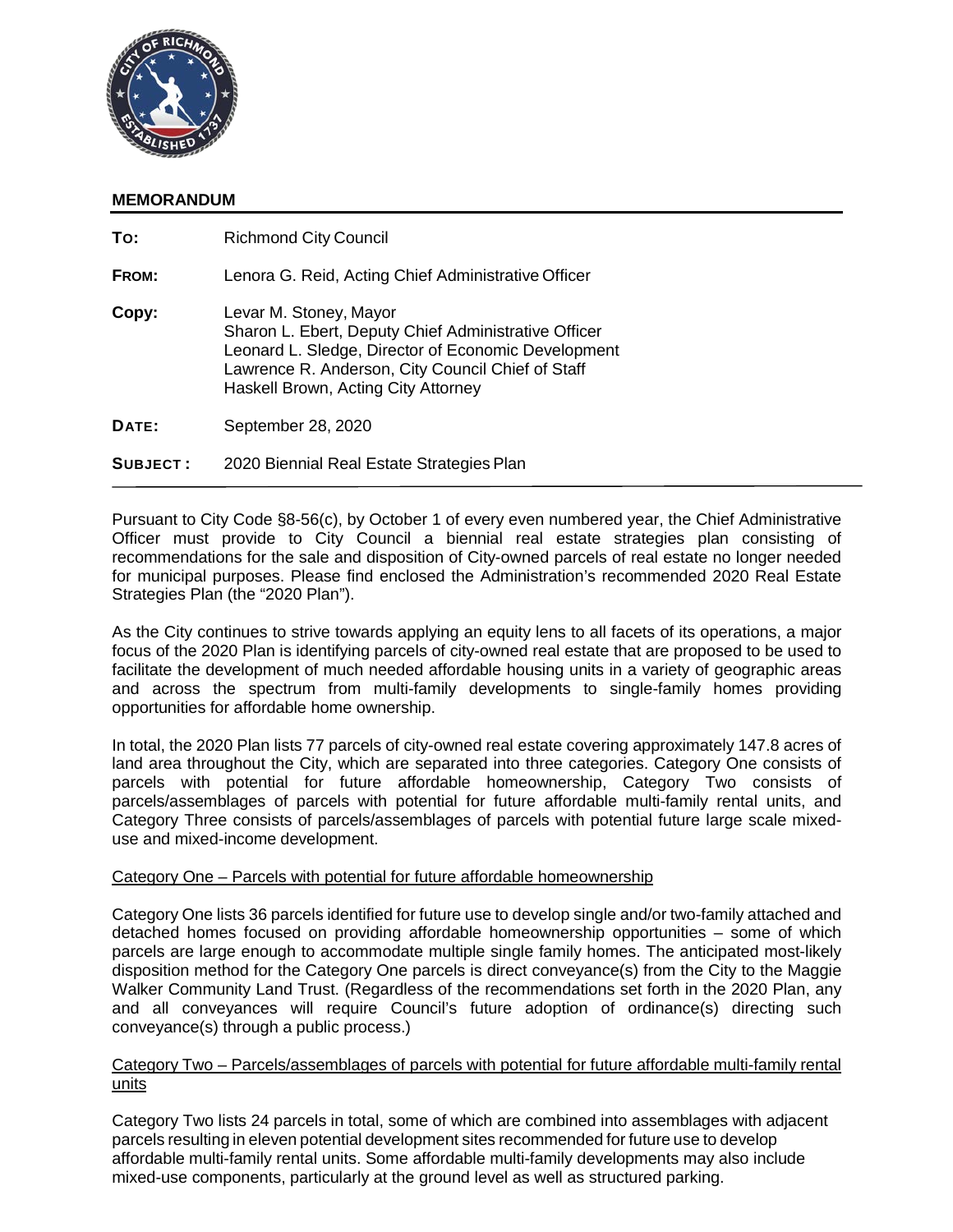

In most cases (unless otherwise noted in the "Comments" column in the 2020 Plan), the anticipated most-likely disposition method for the Category two sites is conveyance(s) from the City to the nonprofit affordable housing organization(s) selected following competitive request for proposals process(es). (Regardless of the recommendations set forth in the 2020 Plan, any and all conveyances will require Council's future adoption of ordinance(s) directing such conveyance(s) through a public process.)

Category Three – Parcels/assemblages of parcels with potential future large scale mixed-use and mixed-income development

Category three lists 17 parcels, some of which are combined into assemblages with adjacent parcels resulting in five potential development sites recommended for future use for large scale mixed- use/mixed-income development projects. While reducing the cost of developing affordable homeownership and rental housing by providing City-owned land at a nominal cost to our non-profit organizations is a strong priority and a major focus of the 2020 plan as seen in Categories One and Two, it is also a priority of the Department of Economic Development to sell highly valuable parcels to not only spawn development providing much needed community benefits but to also provide immediate cash proceeds that can be used for future CIP needs as well as increase future ongoing tax revenues. Of course, it will be imperative that any residential components of such development projects *must* include a meaningful *commitment* to affordable housing of no less than fifteen percent of the total residential units. In most cases (unless otherwise noted in the "Comments" column in the 2020 Plan), the anticipated most-likely disposition method for the Category Three sites is conveyance(s) from the City to the developer(s) selected following competitive request for proposals process(es). (Regardless of the recommendations set forth in the 2020 Plan, any and all conveyances will require Council's future adoption of ordinance(s) directing such conveyance(s) through a public process.)

In summary, the 2020 Plan lists 77 city-owned parcels of real estate encompassing 147.8 acres, separated into the three categories as follows:

- Category One  $=$  36 parcels/17.84 acres
- Category Two  $=$  24 parcels (11 sites)/45.37 acres
- Category Three  $=$  17 parcels (6 sites)/84.59 acres

The City owns upwards of 800 parcels and the Administration will continue to evaluate the portfolio of city-owned real estate along with the City's operational space needs in an effort to further identify opportunities in the future. (Please note that these parcels are still under review and some may not be able to be surplused. For example, if a parcel has already been designated a park or is of potential use by City Government; should that be the case, such parcels will be removed from the list.) Additionally, all Richmond Public School (RPS) buildings are included in the 800 parcels and multiple former public schools would likely have been included in the 2020 Plan if they had been officially declared surplus by the RPS Board – if such actions occur in the future then additional opportunities may be brought to Council for consideration.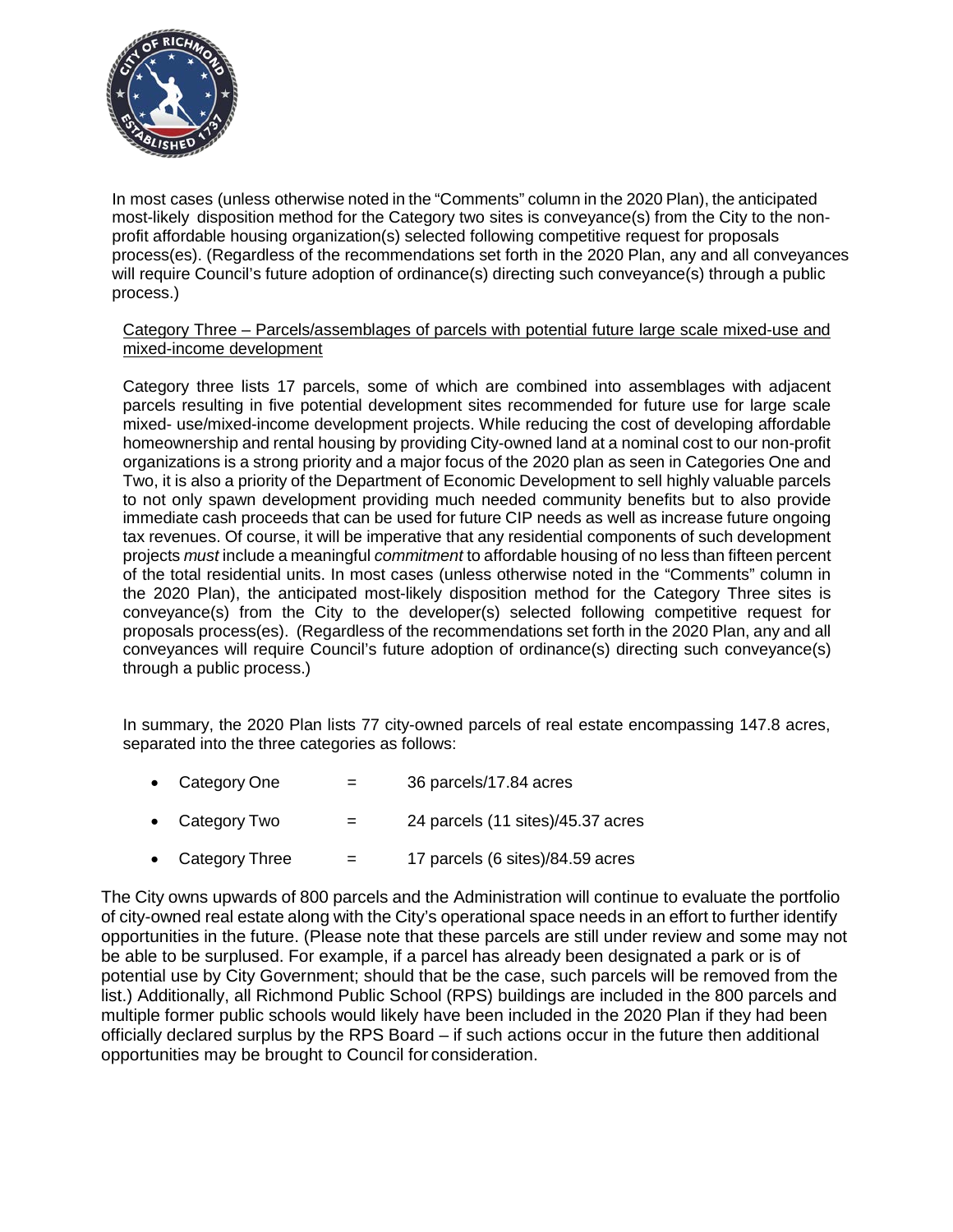### **Biennial Real Estate Strategies Plan for the Sale and Disposition of City-owned Property October 1, 2020**

### **Category One**

**Parcels with potential for future affordable homeownership units**

**Opportunity to facilitate affordable homeownership in coordination with the Maggie Walker Community Land Trust and other affordable housing organizations** 

Most likely disposition method = Direct conveyance to non-profit affordable housing organizations

| <b>Property Name</b> | <b>Property Address</b> | <b>Assigned City Agency</b>                                          | Tax ID      | <b>Council District</b> | Acreage | <b>Existing</b> | Assessed   | Assessed    | Total Assessed   Zoning   Enterprise |           |         | <b>CARE</b> | Redevelopment    | Rehabilitation  | <b>Comments</b>                                                                                                              |
|----------------------|-------------------------|----------------------------------------------------------------------|-------------|-------------------------|---------|-----------------|------------|-------------|--------------------------------------|-----------|---------|-------------|------------------|-----------------|------------------------------------------------------------------------------------------------------------------------------|
|                      |                         |                                                                      |             |                         |         | <b>Building</b> | Land Value | Improvement | Value                                |           | Zone    | or          | and Conservation | <b>District</b> |                                                                                                                              |
|                      |                         |                                                                      |             |                         |         | Square          |            | Value       |                                      |           |         | Extra       | Area             |                 |                                                                                                                              |
|                      |                         |                                                                      |             |                         |         | Footage         |            |             |                                      |           |         | <b>CARE</b> |                  |                 |                                                                                                                              |
|                      |                         |                                                                      | E0001057001 | -6                      | 0.117   |                 | \$11,000   | \$0         | \$11,000                             | $R-5$     | No      | No          | No               |                 |                                                                                                                              |
|                      | 1900 Eastview Lane      | City Of Richmond Recreation & Parks                                  |             |                         |         |                 |            |             |                                      |           |         |             |                  |                 | Potential to consolidate some Eastview lots                                                                                  |
|                      | 1902 Eastview Ln        | City Of Richmond Recreation & Parks                                  | E0001057002 | 6                       | 0.052   |                 | \$10,000   | \$0         | \$10,000                             | R-5       | No      | No          | No               |                 |                                                                                                                              |
|                      |                         |                                                                      | E0001057003 | 6                       | 0.052   |                 | \$10,000   | \$0         | \$10,000                             | $R-5$     | No      | No          | No               |                 |                                                                                                                              |
|                      | 1904 Eastview Ln        | City Of Richmond Recreation & Parks                                  | E0001057004 | 6                       | 0.051   |                 | \$10,000   | \$0         | \$10,000                             | $R-5$     | No      | No          | No               |                 |                                                                                                                              |
|                      | 1906 Eastview Ln        | City Of Richmond Recreation & Parks                                  |             |                         |         |                 |            |             |                                      |           |         |             |                  |                 |                                                                                                                              |
|                      | 1908 Eastview Ln        | City Of Richmond Recreation & Parks                                  | E0001057005 | -6                      | 0.051   |                 | \$10,000   | \$0         | \$10,000                             | $R-5$     | No      | No          | No               |                 |                                                                                                                              |
|                      |                         |                                                                      | E0001057006 | -6                      | 0.052   |                 | \$10,000   | \$0         | \$10,000                             | $R-5$     | No      | No          | No               |                 |                                                                                                                              |
|                      | 1910 Eastview Ln        | City Of Richmond Recreation & Parks                                  |             | -6                      |         |                 |            |             |                                      |           |         |             |                  |                 |                                                                                                                              |
|                      | 1912 Eastview Ln        | City Of Richmond Recreation & Parks                                  | E0001057007 |                         | 0.054   |                 | \$10,000   | \$0         | \$10,000                             | R-5       | No      | No          | No               |                 |                                                                                                                              |
|                      |                         |                                                                      | E0001057008 | 6                       | 0.05    |                 | \$10,000   | \$0         | \$10,000                             | R-5       | No      | No          | No               |                 |                                                                                                                              |
|                      | 1914 Eastview Ln        | City Of Richmond Recreation & Parks                                  | E0001057009 | 6                       | 0.103   |                 | \$11,000   | \$0         | \$11,000                             | $R-5$     | No      | No          | No               |                 |                                                                                                                              |
|                      | 1916 Eastview Ln        | City Of Richmond Recreation & Parks                                  |             |                         |         |                 |            |             |                                      |           |         |             |                  |                 |                                                                                                                              |
|                      | 1926 Eastview Ln        | City Of Richmond Recreation & Parks                                  | E0001058001 | 6                       | 0.135   |                 | \$11,000   | \$0         | \$11,000                             | $R-5$     | No      | No          | No               |                 |                                                                                                                              |
|                      |                         |                                                                      | E0001058003 | - 6                     | 0.067   |                 | \$10,000   | \$0         | \$10,000                             | $R-5$     | No      | No          | No               |                 |                                                                                                                              |
|                      | 1930 Eastview Ln        | City Of Richmond Recreation & Parks                                  | E0001058002 | 6                       | 0.08    |                 | \$10,000   | \$0         | \$10,000                             | $R-5$     | No      | No          | No               |                 |                                                                                                                              |
|                      | 1928 Eastview Ln        | City Of Richmond Recreation & Parks                                  |             |                         |         |                 |            |             |                                      |           |         |             |                  |                 |                                                                                                                              |
|                      | 1932 Eastview Ln        | City Of Richmond Recreation & Parks                                  | E0001058004 | -6                      | 0.337   |                 | \$40,000   | \$0         | \$40,000                             | R-5       | No      | No          | No               |                 |                                                                                                                              |
|                      |                         |                                                                      | E0001058005 | -6                      | 0.067   |                 | \$10,000   | \$0         | \$10,000                             | R-5       | No      | No          | No               |                 |                                                                                                                              |
|                      | 1934 Eastview Ln        | City Of Richmond Recreation & Parks                                  |             |                         |         |                 |            |             |                                      |           |         |             |                  |                 |                                                                                                                              |
|                      | 1936 Eastview Ln        | City Of Richmond Recreation & Parks                                  | E0001058006 | 6                       | 0.039   |                 | \$10,000   | \$0         | \$10,000                             | $R-5$     | No      | No          | No               |                 |                                                                                                                              |
|                      |                         |                                                                      | E0001058007 | 6                       | 0.039   |                 | \$10,000   | \$0         | \$10,000                             | $R-5$     | No      | No          | No               |                 |                                                                                                                              |
|                      | 1938 Eastview Ln        | City Of Richmond Recreation & Parks<br>City of Richmond Public Works | N0001044016 | $\overline{\mathbf{3}}$ | 1.516   |                 | \$45,000   | \$0         | \$45,000                             | $R-5$     | No      | No          | No               |                 |                                                                                                                              |
|                      | 3100 Alvis              |                                                                      |             |                         |         |                 |            |             |                                      |           |         |             |                  |                 | Potential to subdivide lot area                                                                                              |
|                      | 410 Pollock             | City of Richmond Public Works                                        | N0001258020 | $\overline{\mathbf{3}}$ | 0.395   |                 | \$32,000   | \$0         | \$32,000                             | $R-5$     | No      | No          | No               |                 |                                                                                                                              |
|                      |                         | City of Richmond Public Works                                        | N0001258034 | $\overline{3}$          | 0.329   |                 | \$30,000   | \$0         | \$30,000                             | R-5       | No      | No          | No               |                 |                                                                                                                              |
|                      | 429 Pollock             | City of Richmond Public Works                                        | N0001258001 | $\overline{\mathbf{3}}$ | 0.314   |                 | \$28,000   | \$0         | \$28,000                             | R-5       | No      | No          | No               |                 |                                                                                                                              |
|                      | 431 Hazelhurst Ave      | 1315 N 38th St Richmond, City of Richmond Public Works               | E0001767009 | $\overline{7}$          | 5.98    |                 | \$56,000   | \$0         | \$56,000                             | $R-5$     | No      | No          | No               |                 |                                                                                                                              |
|                      | VA                      |                                                                      |             |                         |         |                 |            |             |                                      |           |         |             |                  |                 | Potential to subdivide lot area                                                                                              |
|                      |                         |                                                                      |             |                         |         |                 |            |             |                                      |           |         |             |                  |                 |                                                                                                                              |
|                      | 5913 Fergusson Rd.      | City of Richmond Public Works                                        | W0210283010 |                         | 0.284   |                 | \$152,000  | \$0         | \$152,000                            | $R - 4$   | No      | No          | No               |                 | Potential single-family or two-family affordable housing.                                                                    |
|                      |                         |                                                                      |             |                         |         |                 |            |             |                                      |           |         |             |                  |                 | Potential single-family or two-family affordable housing with                                                                |
|                      | 6117 Forest Hill Ave.   | City of Richmond                                                     | C0040634022 | $\overline{4}$          | 0.329   |                 | \$20,000   | \$0         | \$20,000                             | $R-2$     | No      | No          | No               |                 | access via a new driveway/alley connecting to Glyndon Lane.                                                                  |
|                      |                         |                                                                      |             |                         |         |                 |            |             |                                      |           |         |             |                  |                 |                                                                                                                              |
|                      | 6109 Forest Hill Ave.   | City of Richmond                                                     | C0040634023 | $\overline{4}$          | 0.338   |                 | \$11,000   | \$0         | \$11,000                             | $R-2$     | No      | No          | No               |                 | Potential single-family or two-family affordable housing with<br>access via a new driveway/alley connecting to Glyndon Lane. |
|                      |                         |                                                                      |             |                         |         |                 |            |             |                                      |           |         |             |                  |                 |                                                                                                                              |
|                      | 6101 Forest Hill Ave.   | City of Richmond                                                     | C0040634024 |                         | 0.31    |                 | \$6,000    | \$0         | \$6,000                              | $R-2$     | No      | No          | No               |                 | Potential single-family or two-family affordable housing with<br>access via a new driveway/alley connecting to Glyndon Lane. |
|                      |                         |                                                                      |             |                         |         |                 |            |             |                                      |           |         |             |                  |                 | Potential for multiple single-family affordable housing units                                                                |
|                      | 2510 Lynhaven Ave.      | City of Richmond Economic Development  S0080418001                   |             | $\mathbf{R}$            | 3.937   |                 | \$235,000  | \$0         | \$235,000                            | <b>OS</b> | Yes (I) | No          | No               |                 | adjacent to proposed new Broad Rock Creek Park.                                                                              |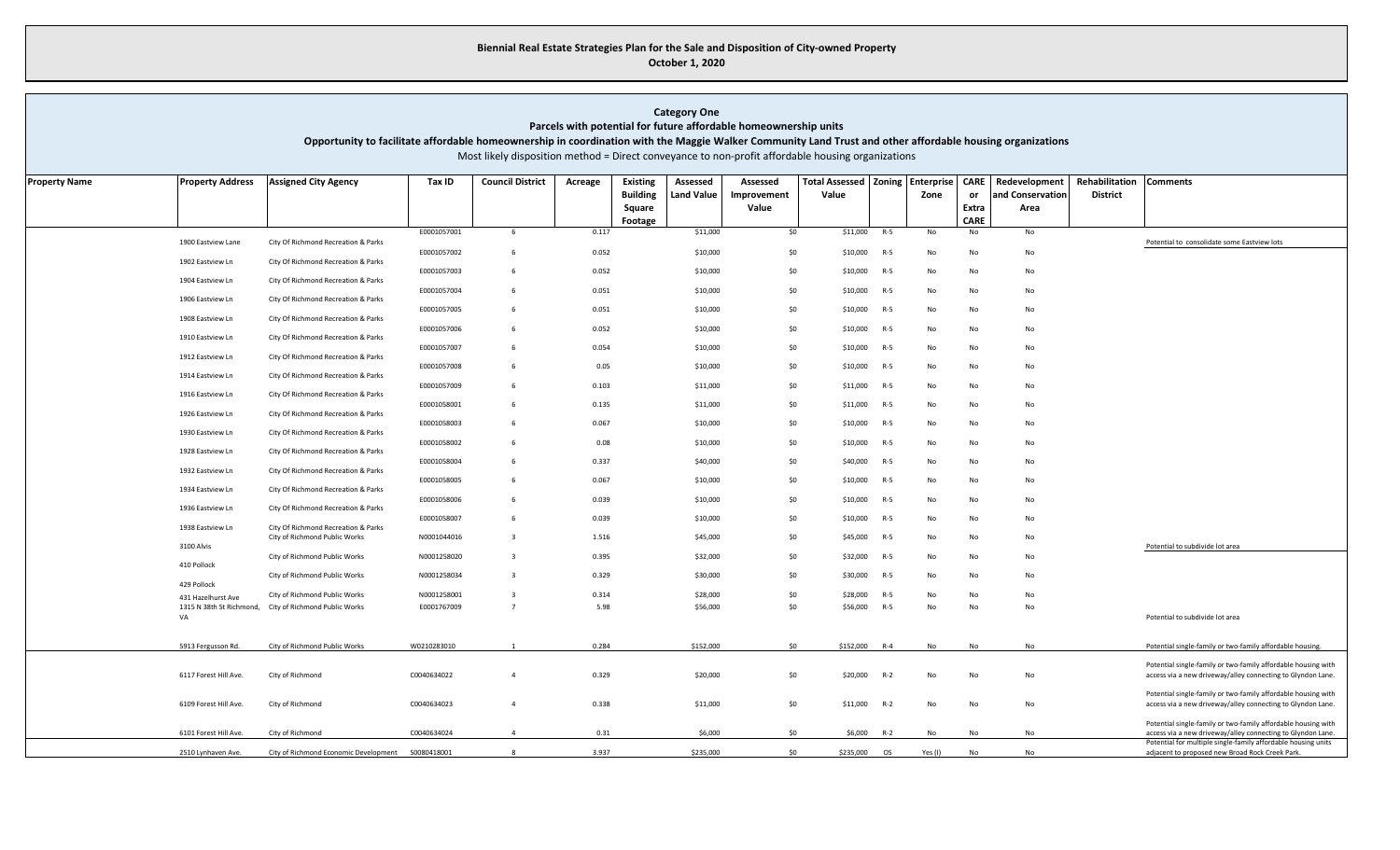|                        | 4809 Old Warwick Road City Of Richmond Recreation & Parks | C0080224022 |   | 0.308 | 1,374<br>\$25,000 | \$75,000        | \$100,000 R-4     | <b>No</b>      | N <sub>0</sub> | N <sub>0</sub>       | Potential single-family affordable housing.                    |
|------------------------|-----------------------------------------------------------|-------------|---|-------|-------------------|-----------------|-------------------|----------------|----------------|----------------------|----------------------------------------------------------------|
|                        |                                                           |             |   |       |                   |                 |                   |                |                |                      |                                                                |
| 1903 Semmes Ave        | City of Richmond C/o City Attorney                        | S0000302008 | 5 | 0.275 | \$108,000         | \$0             | \$108,000 B-3     | No             | No             | No                   | Potential for multiple single-family affordable housing units. |
| 1905 Semmes Ave        | City of Richmond C/o City Attorney                        | S0000302012 |   | 0.413 | \$162,000         | ćn              | \$162,000 B-3     | N <sub>0</sub> | <b>No</b>      | N <sub>0</sub>       | Potential for multiple single-family affordable housing units. |
|                        |                                                           |             |   |       |                   |                 |                   |                |                |                      |                                                                |
| 429 Pollock St         | City of Richmond Public Works                             | N0001258034 |   | 0.329 | \$30,000          | \$0             | \$30,000<br>$R-5$ | No             | No             | No                   | Potential single-family affordable housing.                    |
| 410 Pollock St         | City of Richmond Public Works                             | N0001258020 |   | 0.395 | \$32,000          | \$0             | \$32,000<br>$R-5$ | No             | No             | No                   | Potential single-family or two-family affordable housing.      |
| 431 Hazelhurst Ave     | City of Richmond Public Works                             | N0001258001 |   | 0.314 | \$28,000          | \$0             | \$28,000<br>$R-5$ | No             | <b>No</b>      | No                   | Potential single-family or two-family affordable housing.      |
| 3201 Hazelhurst Ave    | City of Richmond Public Works                             | N0001455010 |   | 0.288 | \$28,000          | SO <sub>2</sub> | \$28,000 R-5      | <b>No</b>      | No             | No                   | Potential single-family or two-family affordable housing.      |
|                        |                                                           |             |   |       |                   |                 |                   |                |                |                      |                                                                |
| 3602 Delaware Ave      | City of Richmond                                          | N0001267014 |   | 0.13  | \$20,000          | 50              | \$20,000 R-5      | <b>No</b>      | No             | <b>Highland Park</b> | Potential single-family affordable housing.                    |
|                        |                                                           |             |   |       |                   |                 |                   |                |                |                      |                                                                |
| 207 E Ladies Mile Road | City of Richmond Public Works                             | N0001550002 |   | 0.239 | 28,000            | 50              | \$28,000<br>$R-5$ | <b>No</b>      | No             | No                   | Potential single-family or two-family affordable housing.      |
|                        |                                                           |             |   |       |                   |                 |                   |                |                |                      |                                                                |
| 1501 Call St           | City of Richmond Public Works                             | N0000342001 |   | 0.067 | \$21,000          | 50 <sub>2</sub> | \$21,000 R-73     | No             | No             | No                   | Potential single-family affordable housing.                    |
|                        |                                                           |             |   |       |                   |                 |                   |                |                |                      |                                                                |

*Total for All Category One* 

*Parcels: 17.84*

| <b>Category Two</b><br>Parcels + Assemblages of parcels with potential for future affordable multi-family rental units<br>Most likely disposition method = Request for Proposals (unless otherwise noted) |                         |                                                  |              |                            |         |                                                         |                               |                                  |                                                 |       |           |                                           |                                           |                                            |                                                                                                                                                                                                                                |
|-----------------------------------------------------------------------------------------------------------------------------------------------------------------------------------------------------------|-------------------------|--------------------------------------------------|--------------|----------------------------|---------|---------------------------------------------------------|-------------------------------|----------------------------------|-------------------------------------------------|-------|-----------|-------------------------------------------|-------------------------------------------|--------------------------------------------|--------------------------------------------------------------------------------------------------------------------------------------------------------------------------------------------------------------------------------|
| <b>Property Name</b>                                                                                                                                                                                      | <b>Property Address</b> | <b>Controlling City Agency</b>                   | Tax ID       | <b>Council District</b>    | Acreage | <b>Existing</b><br><b>Building</b><br>Square<br>Footage | Assessed<br><b>Land Value</b> | Assessed<br>Improvement<br>Value | Total Assessed   Zoning   Enterprise  <br>Value |       | Zone      | <b>CARE</b><br>or<br>Extra<br><b>CARE</b> | Redevelopment<br>and Conservation<br>Area | Rehabilitation Comments<br><b>District</b> |                                                                                                                                                                                                                                |
| <b>The Sandlot</b>                                                                                                                                                                                        | 212 N. 18th St.         | City of Richmond Recreation & Parks              | E0000160013  |                            |         |                                                         | \$1,133,000                   | \$60,000                         | \$1,193,000 B-5                                 |       | Yes (III) | Shockoe<br>Bottom                         | <b>No</b>                                 |                                            |                                                                                                                                                                                                                                |
| 5th & Broad Surface Parking Lot                                                                                                                                                                           | 401 E. Broad St.        | City of Richmond Dept of Public Works            | W0000025001  |                            | 1.053   |                                                         | \$3,007,000                   | \$76,000                         | \$3,063,000                                     | $B-4$ | Yes (III) | Jackson<br>Ward                           | <b>Broad Street</b>                       |                                            |                                                                                                                                                                                                                                |
| <b>Old Oak Grove Elementary</b>                                                                                                                                                                           | 2200 Ingram Avenue      | City of Richmond                                 | \$0000863001 |                            | 5.108   | 39,090                                                  | \$412,000                     | \$1,714,000                      | \$2,126,000                                     | $R-5$ | No        | No                                        | No                                        |                                            | Old Oak Grove Elementary School. The property has potential<br>for mixed-use development and mixed-income housing. The<br>redevelopment of the site should align with the goals of the<br>Southside Revitalization Task Force. |
| 6th/7th & Grace/Franklin St.                                                                                                                                                                              |                         |                                                  |              |                            |         |                                                         |                               |                                  |                                                 |       |           |                                           |                                           |                                            |                                                                                                                                                                                                                                |
| <b>Parking Lot + Richmond Garage</b>                                                                                                                                                                      | 609 E. Grace St.        | City of Richmond Dept of Public Works            | W0000008001  |                            | 1.4717  | 97,650                                                  | \$3,526,000                   | \$2,809,000                      | \$6,335,000                                     | $B-4$ | No        | Yes (III)                                 | No.                                       |                                            | Parcel contains the historic Richmond Garage and majority of<br>the surface parking lot.                                                                                                                                       |
|                                                                                                                                                                                                           | 116 N. 7th St.          | City of Richmond C/O DECD Main Street<br>Station | W0000008008  |                            | 0.046   |                                                         | \$109,000                     | \$4,000                          | \$113,000                                       | $B-4$ | No        | Yes (III)                                 | No.                                       |                                            |                                                                                                                                                                                                                                |
|                                                                                                                                                                                                           | 114 N. 7th St.          | City of Richmond C/O DECD Main Street<br>Station | W0000008009  |                            | 0.0464  |                                                         | \$111,000                     | \$2,000                          | \$113,000 B-4                                   |       | No        | Yes (III)                                 | No                                        |                                            |                                                                                                                                                                                                                                |
|                                                                                                                                                                                                           | 112 N. 7th St.          | City of Richmond C/O DECD Main Street<br>Station | W0000008010  |                            | 0.0692  |                                                         | \$166,000                     | \$4,000                          | \$170,000                                       | $B-4$ | No        | Yes (III)                                 | No                                        |                                            |                                                                                                                                                                                                                                |
| 7th <b>0 Moveboll Dovicing Covers</b>                                                                                                                                                                     |                         |                                                  |              | <b>Total for 4 parcels</b> | 1.6333  | 97650                                                   |                               |                                  |                                                 |       |           |                                           |                                           |                                            |                                                                                                                                                                                                                                |

**7th & Marshall Parking Garage**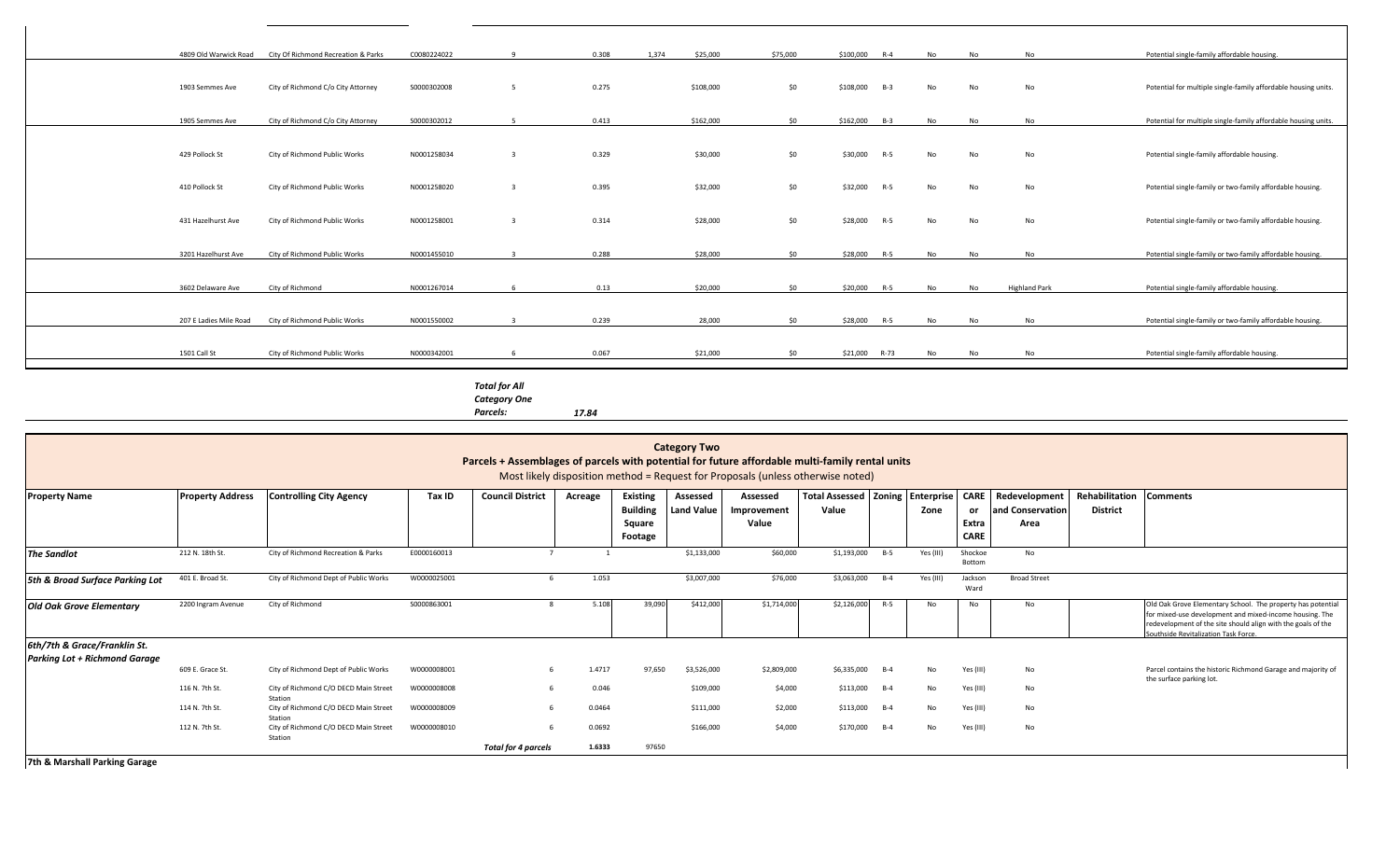|                                                          | 607 E. Marshall St.              | City of Richmond Public Works   | N0000005001 | -6                         | 0.841  | 193,640 | \$1,613,000 | \$5,593,000 | \$7,206,000 | $B-4$   | No            | Yes (III)     | Project One         |                                                                                                                                                                                                                                                                                                              |
|----------------------------------------------------------|----------------------------------|---------------------------------|-------------|----------------------------|--------|---------|-------------|-------------|-------------|---------|---------------|---------------|---------------------|--------------------------------------------------------------------------------------------------------------------------------------------------------------------------------------------------------------------------------------------------------------------------------------------------------------|
| <b>Grace &amp; Adams Surface Parking</b>                 |                                  |                                 |             |                            |        |         |             |             |             |         |               |               |                     |                                                                                                                                                                                                                                                                                                              |
| Lot                                                      |                                  |                                 |             |                            |        |         |             |             |             |         |               |               |                     |                                                                                                                                                                                                                                                                                                              |
|                                                          | 216 N. Adams St.                 | City of Richmond Public Works   | W0000127012 |                            | 0.012  |         | \$19,000    | \$1,000     | \$20,000    | $B-4$   | No            | Yes (II)      | <b>Broad Street</b> |                                                                                                                                                                                                                                                                                                              |
|                                                          | 100 W. Grace St.                 | City of Richmond Public Works   | W0000127018 | $\overline{2}$             | 0.625  |         | \$403,000   | \$12,000    | \$415,000   | $B-4$   | No            | Yes (II)      | <b>Broad Street</b> |                                                                                                                                                                                                                                                                                                              |
|                                                          | 218 N. Adams St.                 | City of Richmond Public Works   | W0000127011 |                            | 0.013  |         | \$20,000    | \$1,000     | \$21,000    | $B-4$   | No            | Yes (II)      | <b>Broad Street</b> |                                                                                                                                                                                                                                                                                                              |
|                                                          | 212 N. Adams St.                 | City of Richmond Public Works   | W0000127014 | $\overline{2}$             | 0.012  |         | \$19,000    | \$1,000     | \$20,000    | $B-4$   | No            | Yes (II)      | <b>Broad Street</b> |                                                                                                                                                                                                                                                                                                              |
|                                                          | 210 N. Adams St.                 | City of Richmond Public Works   | W0000127015 | - 2                        | 0.013  |         | \$20,000    | \$1,000     | \$21,000    | $B-4$   | No            | Yes (II)      | <b>Broad Street</b> |                                                                                                                                                                                                                                                                                                              |
|                                                          | 214 N. Adams St                  | City of Richmond Public Works   | W0000127013 | $\overline{2}$             | 0.012  |         | \$19,000    | \$1,000     | \$20,000    | $B-4$   | No            | Yes (II)      | <b>Broad Street</b> |                                                                                                                                                                                                                                                                                                              |
|                                                          |                                  |                                 |             | <b>Total for 6 parcels</b> | 0.687  |         |             |             |             |         |               |               |                     |                                                                                                                                                                                                                                                                                                              |
| <b>Grace &amp; Jefferson Surface Parking</b>             |                                  |                                 |             |                            |        |         |             |             |             |         |               |               |                     |                                                                                                                                                                                                                                                                                                              |
| Lot                                                      |                                  |                                 |             |                            |        |         |             |             |             |         |               |               |                     |                                                                                                                                                                                                                                                                                                              |
|                                                          | 118 W. Grace St.                 | City of Richmond Public Works   | W0000127023 | $\overline{2}$             | 0.1    |         | \$152,000   | \$5,000     | \$157,000   | $B-4$   | No            | Yes (II)      | <b>Broad Street</b> |                                                                                                                                                                                                                                                                                                              |
|                                                          |                                  |                                 |             |                            |        |         |             |             |             |         |               |               |                     |                                                                                                                                                                                                                                                                                                              |
|                                                          | 120 W. Grace St.                 | City of Richmond Public Works   | W0000127024 | $\overline{2}$             | 0.086  |         | \$131,000   | \$4,000     | \$135,000   | $B-4$   | No            | Yes (II)      | <b>Broad Street</b> |                                                                                                                                                                                                                                                                                                              |
|                                                          | 114 W. Grace St.                 | City of Richmond Public Works   | W0000127022 | $\overline{2}$             | 0.138  |         | \$210,000   | \$7,000     | \$217,000   | $B-4$   | $\mathsf{No}$ | Yes (II)      | <b>Broad Street</b> |                                                                                                                                                                                                                                                                                                              |
|                                                          |                                  |                                 |             | <b>Total for 3 parcels</b> | 0.324  |         |             |             |             |         |               |               |                     |                                                                                                                                                                                                                                                                                                              |
| 1111 Fourqurean Lane                                     |                                  |                                 |             |                            |        |         |             |             |             |         |               |               |                     |                                                                                                                                                                                                                                                                                                              |
|                                                          |                                  |                                 |             |                            |        |         |             |             |             |         |               |               |                     |                                                                                                                                                                                                                                                                                                              |
|                                                          |                                  | City of Richmond Public Works   | N0000803001 |                            | 2.587  |         | \$44,000    | $\Omega$    | \$44,000    |         |               |               |                     | To be sold to Commonwealth Catholic Charities to support                                                                                                                                                                                                                                                     |
|                                                          | 1111 Fourgurean Lane             |                                 |             |                            |        |         |             |             |             | $R-5$   | No            | No            | No                  | adjoining development of affordabe multi-family housing.                                                                                                                                                                                                                                                     |
| Moore Street School - historic<br>vacant school building | 1113 Moore Street<br>(Portion)   | City of Richmond Public Schools | N0000469003 | $\overline{2}$             | 5.075  | 12324   | TBD         | TBD         | TBD         | $R-6$   | Yes (III)     | $\mathsf{No}$ | Carver              | Note: Sale of this parcel is subject to the City's and the School<br>Board's agreement on the subdivision boundaries for the parcel<br>and conveyance by deed to the City. Site acreage and value to<br>be determined after subdivision. Located within National<br>Historic District of Carver Residential. |
|                                                          |                                  |                                 |             |                            |        |         |             |             |             |         |               |               |                     | Note: Sale of this parcel is subject to the City's and the School<br>Board's agreement on the subdivision boundaries for the parcel                                                                                                                                                                          |
| 13 Acres Site- historic former                           |                                  |                                 |             |                            |        |         |             |             |             |         |               |               |                     | and conveyance by deed to the City. Site acreage and value to                                                                                                                                                                                                                                                |
| residence                                                | 3801 Hermitage Road<br>(Portion) | City of Richmond Public Schools | N0001955017 |                            | 13     | 5310    | TBD         | TBD         |             | TBD R-5 | No            | No            | No                  | be determined after subdivision. Located within National<br>Historic District of Hermitage Road.                                                                                                                                                                                                             |
|                                                          |                                  |                                 |             |                            |        |         |             |             |             |         |               |               |                     |                                                                                                                                                                                                                                                                                                              |
| <b>Maury Street Properties</b>                           |                                  |                                 |             |                            |        |         |             |             |             |         |               |               |                     |                                                                                                                                                                                                                                                                                                              |
|                                                          | 3060 Maury St                    | City of Richmond Public Works   | S0071016003 |                            | 5.6    |         | \$366,000   | \$0         | \$366,000   | $M-1$   | No            | No            | No                  |                                                                                                                                                                                                                                                                                                              |
|                                                          |                                  |                                 |             |                            | 0.388  |         |             |             |             |         |               |               |                     |                                                                                                                                                                                                                                                                                                              |
|                                                          | 3100 Maury St                    | City of Richmond Public Works   | S0071016002 |                            |        |         | \$36,000    | \$10,000    | \$46,000    | $M-1$   | Yes (I)       | No            | No                  |                                                                                                                                                                                                                                                                                                              |
|                                                          | 3060 A Maury St                  | City of Richmond Public Works   | S0071016008 |                            | 2.5    |         | \$142,000   | \$0         | \$142,000   | $M-1$   | No            | $\mathsf{No}$ | No                  |                                                                                                                                                                                                                                                                                                              |
|                                                          |                                  |                                 |             |                            | 6.41   |         |             |             |             |         |               |               |                     |                                                                                                                                                                                                                                                                                                              |
|                                                          | 2900 Maury St                    | City of Richmond Public Works   | S0071016006 |                            |        |         | \$349,000   | \$0         | \$349,000   | $M-1$   | No            | No            | No                  |                                                                                                                                                                                                                                                                                                              |
|                                                          |                                  |                                 |             | Total for 3 parcels        | 14.898 |         |             |             |             |         |               |               |                     |                                                                                                                                                                                                                                                                                                              |
|                                                          |                                  |                                 |             | <b>Total for All</b>       |        |         |             |             |             |         |               |               |                     |                                                                                                                                                                                                                                                                                                              |
|                                                          |                                  |                                 |             | <b>Category Two</b>        |        |         |             |             |             |         |               |               |                     |                                                                                                                                                                                                                                                                                                              |
|                                                          |                                  |                                 |             | Parcels:                   | 45.37  |         |             |             |             |         |               |               |                     |                                                                                                                                                                                                                                                                                                              |
|                                                          |                                  |                                 |             |                            |        |         |             |             |             |         |               |               |                     |                                                                                                                                                                                                                                                                                                              |

| <b>Category Three</b>                                                                                     |
|-----------------------------------------------------------------------------------------------------------|
| Parcels + Assemblages of parcels with potential future large scale mixed-use and mixed-income development |
| Most likely disposition method = Request for Proposals (unless otherwise noted)                           |
|                                                                                                           |